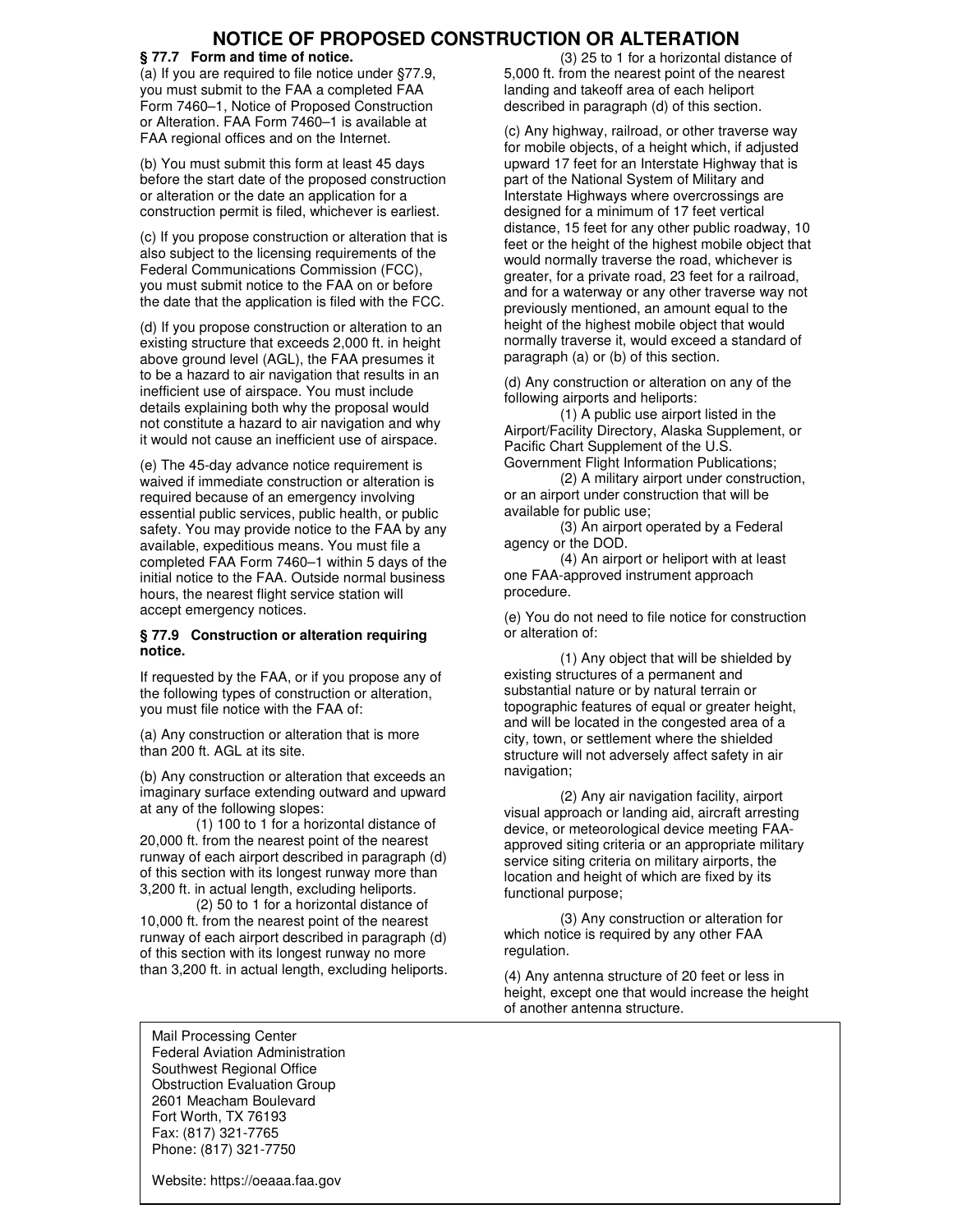## INSTRUCTIONS FOR COMPLETING FAA FORM 7460-1

PLEASE TYPE or PRINT

ITEM #1. Please include the name, address and phone number of a personal contact point as well as the company name.

ITEM #2. Please include the name, address and phone number of a personal contact point as well as the company name.

ITEM #3. New Construction would be a structure that has not yet been built.

Alteration is a change to an existing structure such as the addition of a side mounted antenna, a change to the marking and lighting, a change to power and/or frequency, or a change to the height. The nature of the alteration shall be included in ITEM #21 "Complete Description of Proposal".

Existing would be a correction to the latitude and/or longitude, a correction to the height, or if filing on an existing structure which has never been studied by the FAA. The reason for the notice shall be included in ITEM #21 "Complete Description of Proposal".

ITEM #4. If Permanent, so indicate. If Temporary, such as a crane or drilling derrick, enters the estimated length of time the temporary structure will be up.

ITEM #5. Enter the date that construction is expected to start and the date that construction should be completed.

ITEM #6. Please indicate the type of structure. DO NOT LEAVE BLANK.

ITEM #7. In the event that obstruction marking and lighting is required, please indicate type desired. If no preference, check "other" and indicate "no preference" DO NOT LEAVE BLANK. NOTE: High Intensity lighting shall be used only for structures over 500' AGL. In the absence of high intensity lighting for structures over 500' AGL, marking is also required.

ITEM #8. If this is an existing tower that has been registered with the FCC, enter the FCC Antenna Structure Registration number here.

ITEM #9 and #10. Latitude and longitude must be geographic coordinates, accurate to within the nearest second or to the nearest hundredth of a second if known. Latitude and longitude derived solely from a hand-held GPS instrument is NOT acceptable. A hand-held GPS is only accurate to within 100 meters (328 feet) 95 percent of the time. This data, when plotted, should match the site depiction submitted under ITEM #20.

ITEM #11. NAD 83 is preferred; however, latitude and longitude may be submitted in NAD 27. Also, in some geographic areas where NAD 27 and NAD 83 are not available other datum may be used. It is important to know which datum is used. DO NOT LEAVE BLANK. ITEM #12. Enter the name of the nearest city and state to the site. If the structure is or will be in a city, enter the name of that city and state.

ITEM #13. Enter the full name of the nearest public-use (not private-use) airport or heliport or military airport or heliport to the site.

ITEM #14. Enter the distance from the airport or heliport listed in #13 to the structure.

ITEM #15. Enter the direction from the airport or heliport listed in #13 to the structure.

ITEM #16. Enter the site elevation above mean sea level and expressed in whole feet rounded to the nearest foot (e.g. 17'3" rounds to 17', 17'6" rounds to 18'). This data should match the ground contour elevations for site depiction submitted under ITEM #20.

ITEM #17. Enter the total structure height above ground level in whole feet rounded to the next highest foot (e.g. 17'3" rounds to 18'). The total structure height shall include anything mounted on top of the structure, such as antennas, obstruction lights, lightning rods, etc.

ITEM #18. Enter the overall height above mean sea level and expressed in whole feet. This will be the total of ITEM #16 + ITEM #17.

ITEM #19. If an FAA aeronautical study was previously conducted, enter the previous study number.

ITEM #20. Enter the relationship of the structure to roads, airports, prominent terrain, existing structures, etc. Attach an 8-1/2" x 11" non-reduced copy of the appropriate 7.5 minute U.S. Geological Survey (USGS) Quadrangle Map MARKED WITH A PRECISE INDICATION OF THE SITE LOCATION. To obtain maps, contact USGS at 1-888-275-8747 or via internet at ["http://store.usgs.gov".](file:///E:/) If available, attach a copy of a documented site survey with the surveyor's certification stating the amount of vertical and horizontal accuracy in feet.

ITEM #21.

- For transmitting stations, include maximum effective radiated power (ERP) and all frequencies.
- For antennas, include the type of antenna and center of radiation (Attach the antenna pattern, if available).
- For microwave, include azimuth relative to true north.
- For overhead wires or transmission lines, include size and configuration of wires and their supporting structures (Attach depiction).
- For each pole/support, include coordinates, site elevation, and structure height above ground level or water.
- For buildings, include site orientation, coordinates of each corner, dimensions, and construction materials.
- For alterations, explain the alteration thoroughly.
- For existing structures, thoroughly explain the reason for notifying the FAA (e.g. corrections, no record or previous study, etc.).

Filing this information with the FAA does not relieve the sponsor of this construction or alteration from complying with any other federal, state or local rules or regulations. If you are not sure what other rules or regulations apply to your proposal, contact local/state aviation's and zoning authorities.

Paperwork Reduction Work Act Statement: This information is collected to evaluate the effect of proposed construction or alteration on air navigation and is not confidential. Providing this information is mandatory or anyo proposing construction or alteration that meets or exceeds the criteria contained in 14 CFR, part 77. We estimate that the burden of this collection is an average 19 minutes per response, including the time for reviewing instructions, searching existing data sources, gathering and maintaining the data needed, completing and reviewing the collection of information. A federal agency may not conduct or sponsor, and a person is not required to respond to, nor shall a person be subject to a penalty for failure to comply with a collection of information subject to the requirements of the Paperwork Reduction Act unless that collection of information displays a curr valid OMB Control Number. The OMB control number associated with this collection is 2120-0001. Comments concerning the accuracy of this burden and suggestions for reducing the burden should be directed to the FAA at: 800 Independence Ave SW, Washington, DC 20591, Attn: Information Collection Clearance Officer, AES-200.